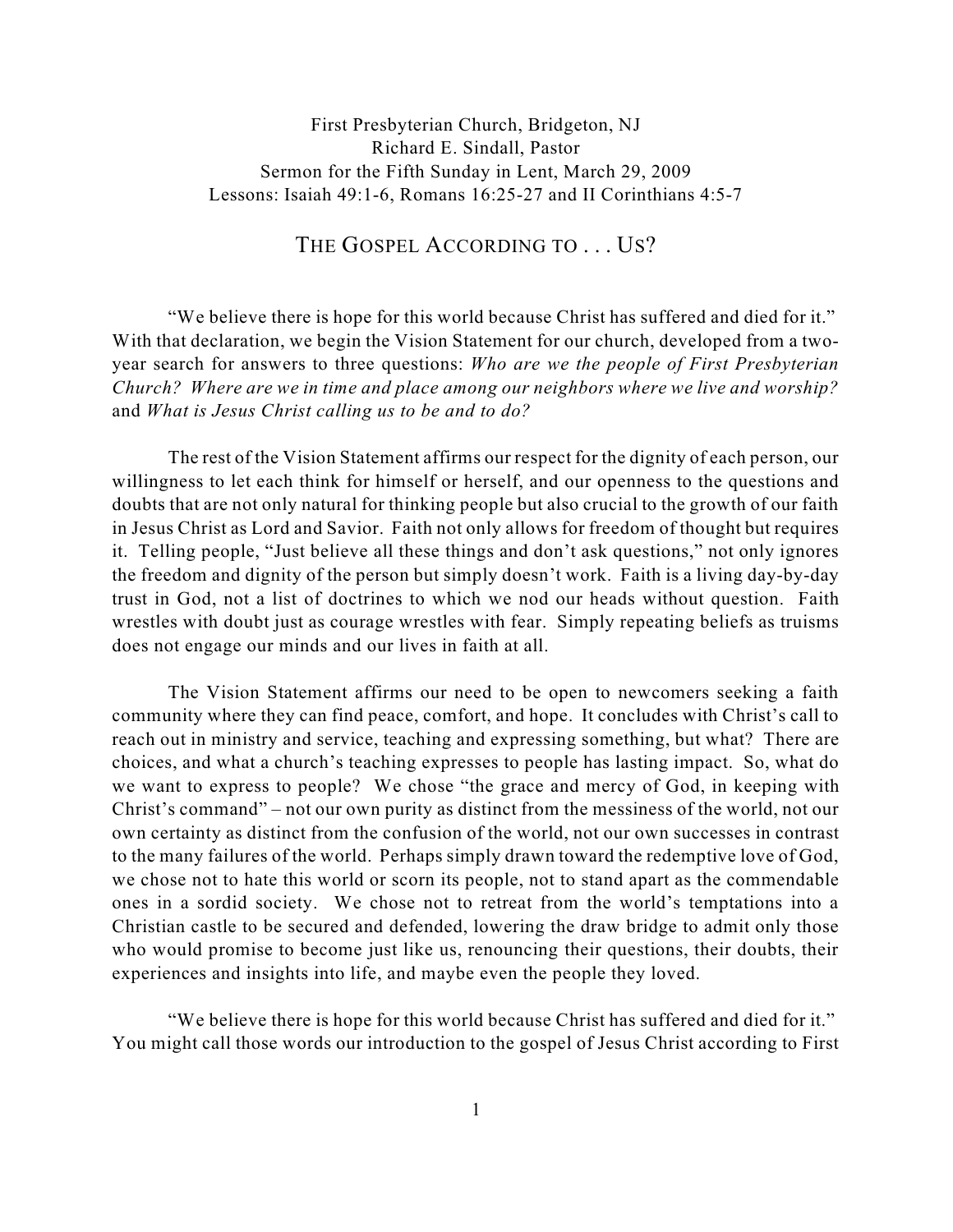Presbyterian Church, Bridgeton. Now, wait a minute! Doesn't saying there is a gospel according to us sound overdone, even arrogant? Who are we to have our own gospel?

At the end of his Letter to the Romans, which has sometimes been called "The Gospel According to Paul," the apostle writes, "Now to God who is able to strengthen you according to *my gospel* and the proclamation of Jesus Christ . . . ." Is Paul being arrogant? Is he making himself equal to Jesus? No, I think Paul is being honest and realistic.

Suppose I met you for the first time over coffee after this service and we had an extended conversation because something clicked between us – some kinship of understanding, vision, or spirit. Then, suppose I told someone else about you later in the week. Is the person I portray really *you* or just my very partial understanding of you? True, the better I get to know you the more faithfully I can represent you to someone else, but you will always be *who you are*, which will always be greater than *who I can say you are*. Only God knows you completely and loves you completely.

There is and must be a gospel according to First Presbyterian or any other church. What we present to people is not the one and only gospel of Jesus Christ but our own understanding of that gospel, so far. That's all – our experience of God's redeeming love and our understanding of Jesus Christ and his gospel, *as far as we have come*, which means we need to keep growing – asking questions, wrestling with our doubts, being wrong sometimes and listening respectfully to other people inside and outside the circle of the church.

One evening after supper, a woman said quietly to her husband, "You never tell me you love me." Glancing up from his newspaper, the man replied, "I said I loved you when we were married; if anything had changed, I would have told you."

The church that refuses to change because it believes its presentation of the gospel of Jesus Christ to be eternal, unchangeable truth, is deluding itself and misleading people. The one constant truth we have been given is the redemptive love of God that refuses to give up on this world and let its people go to their own destruction or oblivion, and we cannot master that truth. Even human love remains a mystery we cannot fathom but can only receive, respond to, and learn to trust. So our gospel is the good news of hope and salvation we have found so far in Christ, communicated to other people as well as we can manage to put it at this point on our journey in faith. To claim any more is to claim too much and risk misrepresenting Christ.

To the proud Corinthians who thought they had it all just right, the apostle Paul says, "For we do not proclaim ourselves; we proclaim Jesus Christ as Lord and ourselves as your servants for Jesus' sake." Then Paul goes on to point out something crucial: "But we have this treasure in clay jars . . . ." Our human bodies and the human bodies of our churches are